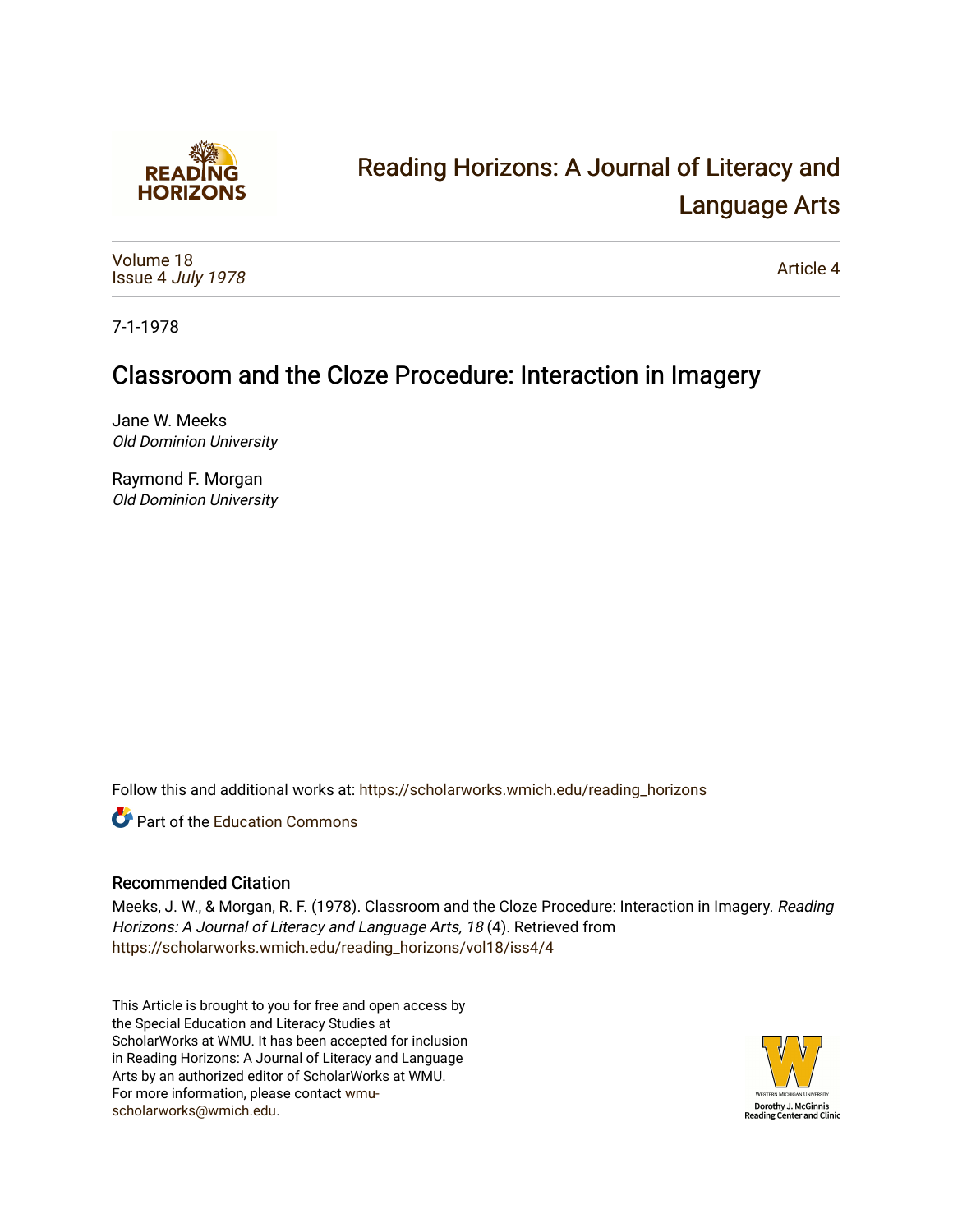## *CLASSROOM AND THE CLOZE* **CLASSROOM AND THE CLOZE**  *PROCEDURE: INTERACTION* **PROCEDURE: INTERACTION**  *IN IMAGERY* **IN IMAGERY**

### *Jane W. Meeks* **Jane W.** *Meeks*

*OLD DOMINION UNIVERSITY* OLD DOMINION UNIVERSITY

#### *Raymond F. Morgan Raymond* **F. Morgan**  *OLD DOMINION UNIVERSITY* OLD DOMINION UNIVERSITY

Teachers do not listen to children's strategies for interacting with their Teachers do not listen children's for interacting with their language, often preferring to dominate the lesson with questions of factual recall (Guszak, 1967). To make matters worse, when asking recall questions recall (Guszak, 1967). To make matters worse, when asking recall questions they tend to give good readers more time than poor readers to formulate they tend to give good readers more time than poor readers to formulate answers (Sucher, 1967). Teachers react in this manner even though many of answers (Sucher, 1967). Teachers react in this manner even though many of them instinctively know that children need to interact with language in order to clarify cognitive structure. They do this, according to Frank Smith order to clarify cognitive structure. They do this, according to Frank Smith (1975), by constantly creating new categories of learning and/or redefining learned categories. Smith calls language the major medium through which learned categories. Smith calls language the major medium through which children learn of the existence of new categories of learning (p. 127). He children learn of the existence of new categories of learning (p. 127). He further states that children learn of categories through an elaborate yet further states that children learn of categories through an elaborate yet innate scheme of hypothesis testing which children will take part in intuitively if given the right opportunity. With this theory in mind, a tuitively if given the right opportunity. With this theory in mind, a technique has been developed called the Interactive Cloze Procedure. The authors feel the technique gives students the all-important time they need to explore language in its rich and varied forms, make hypotheses concerning why certain words are chosen byauthorsto create images in the mind of the why certain words are chosen by authors to create images in the mind of the reader, and interact with peers and the teacher about words and the reader, and interact with peers and the teacher about words and the categories those words represent. The paper will give the background categories those words represent. The paper will give the background research concerning cloze techniques, detail the steps teachers would follow research concerning cloze techniques, detail the steps teachers would follow to use Interactive Cloze, report behavioral observations within the to use Interactive Cloze, report behavioral observations within the classroom setting, and indicate direction for research into the efficacy of classroom setting, and indicate direction for research into the efficacy of this procedure. this procedure.

#### **Background** *Bar;kground*

The cloze procedure (Taylor, 1953) is recognized as a means of The cloze procedure (Taylor, 1953) is recognized as a means of determining level of comprehension and readability. Research efforts, determining level of comprehension and readability. Research efforts, however, have not consistently supported the cloze as an effective in however, have not consistently supported the cloze as an effective instructional procedure for facilitating comprehension of prose material structional procedure for facilitating comprehension of prose material (Jongsma, 1971). As early as 1962, Blommer used the cloze as a remedial (Jongsma, 1971). As early as 1962, Blommer used the cloze as a remedial teaching technique for students enrolled in a college reading program. teaching'technique for students enrolled in a college reading program. Although cloze exercises were concluded to have a positive effect on Although cloze exercises were concluded to have a positive effect on comprehension and college grade point average, faulty experimental comprehension and college grade point average, faulty experimental designs and threats to internal validity rendered the results tentative at best. designs and threats to internal validity rendered the results tentative at best. The point must be made that the "teacher" served only as a record-keeper The point must be made that the "teacher" served only as a record-keeper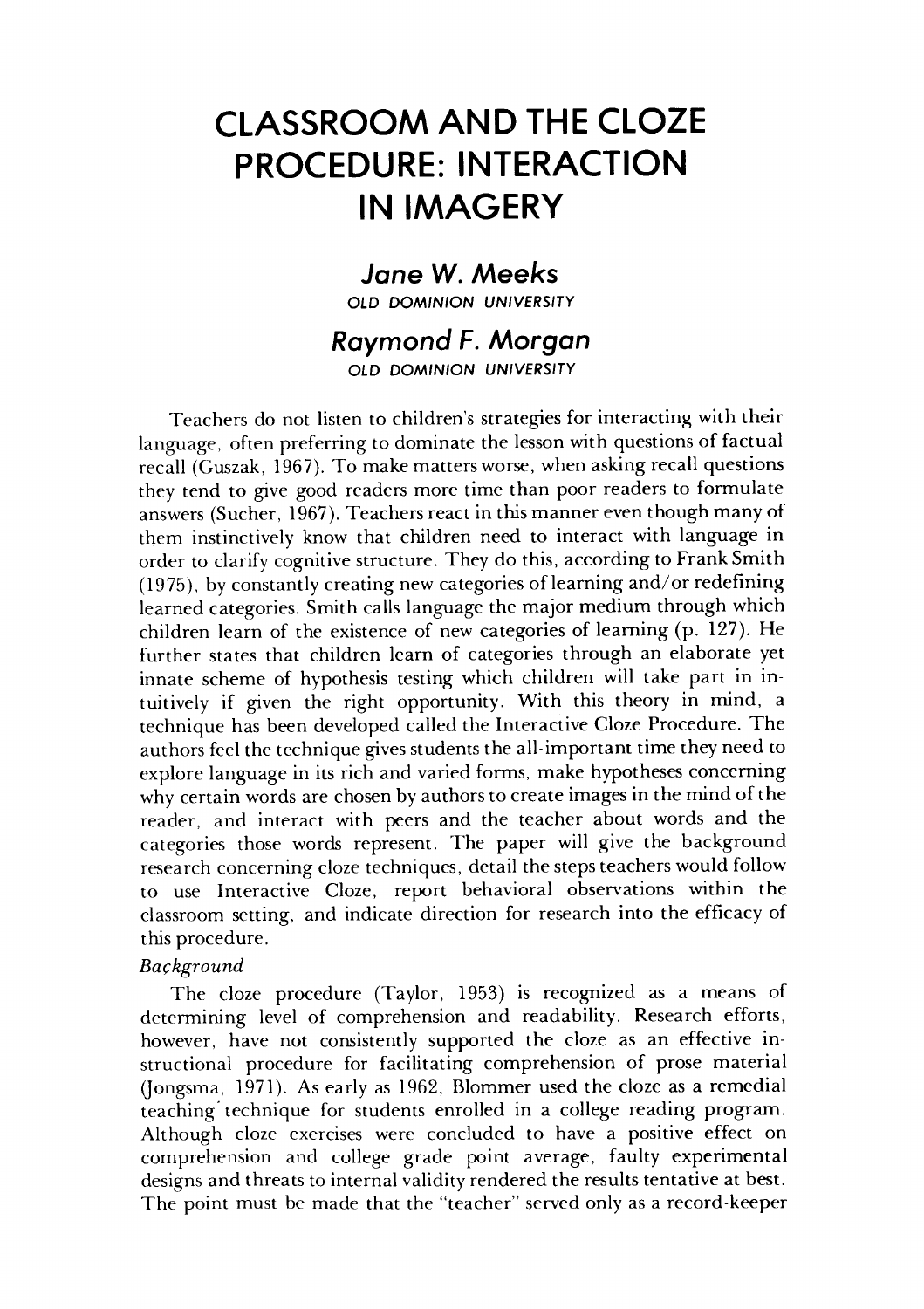### 262**~rh** *262-rh*

and made no effort to interact with students. Martin (1968), however, asked and made no effort to interact with students. Martin (1968), however, asked students in a class setting to verbalize reasons for deletion responses. Both students in a class setting to verbalize reaso.lS for deletion responses. Both experimental groups (instruction in the cloze strategy and transformational grammar) scored statistically significant differences over the control group. The cloze group made significant gains in word meaning, paragraph comprehension, and selection of key words.

In an effort to extend Martin's verbalization strategy into a structured comprehension, and selection of key words. In an effort to extend Martin's verbalization strategy into a structured teaching paradigm, the Interactive Cloze Procedure has been developed. teaching paradigm, the Interactive Cloze Procedure has been developed. The procedure is designed to 1) promote close attention to the structure and patterns of print resulting in increased comprehension, 2) enable students patterns of print resulting in increased comprehemion, 2) enable students to effectively use context clues and grammatical syntax to ascertain the to effectively use context clues and grammatical syntax to ascertain the appropriateness of a response, 3) provide a setting for positive interaction appropriateness of a respome, 3) provide a setting for positive interaction among students concerning material read, and 4) encourage students to among students concerning material read, and 4) encourage students to become active rather than passive participants in classroom reading ac become active rather than passive participants in classroom reading activities. tivities.

The following steps make up the Interactive Cloze Procedure teaching The following steps make up the Interactive Cloze Procedure teaching paradigm: paradigm:

- 1) Select a 100-500 word passage from a textbook. The passage should be 1) Select a 100-500 word passage from a textbook. The passage should be one that students have had difficulty comprehending or one that the instructor feels is important for them to fullyunderstand. instructor feels is for them to fully understand.
- 2) Make appropriate lexical deletions of nouns, verbs, adjectives, and/or 2) Make appropriate lexical deletions of nouns, verbs, adjectives, and/or adverbs accordingly. The form of, and number of speech deletions can be varied according to purpose of teaching. be varied according to purpose of teaching.
- 3) Ask students to complete the cloze passage individually, filling in as 3) Ask students to complete the cloze passage individually, filling in as many blanks as possible. The teacher can decide appropriate time limits many blanks as possible. The teacher can decide appropriate time limits for the task depending on the difficulty level of the passage. for the task depending on the difficulty level of the passage.
- 4) Divide students into small groups, three to four students per group. 4) Divide students into small groups, three to four students per group. Instruct them to compare answers and come to a joint decision as to the Instruct them to compare answers and come to a joint decision as to the best response for each blank. best response for each blank.
- 5) Reassemble into a large group setting. The instructor reads the selection 5) Reassemble into a large group setting. The instructor reads the selection intact from the text. Studentsare given opportunity to express opinions intact from the text. Students are given opportunity to express opinions as to the suitability of the author's choice of terms as compared to their choices. choices.
- 6) Test over cloze passage to strengthen short-term recall. 6) Test over cloze passage to strengthen short-term recall.

Recognizing that use of imagery in prose writing is difficult for the Recognizing that use of imagery in prose writing is difficult for the novice as well as the experienced English student to fully comprehend, the novice as well as the experienced English student to fully comprehend, the paradigm has been incorporated intoan instructional model for developing paradigm has been incorporated into an instructional model for developing awareness and understanding of imagery in a literature selection. The awareness and understanding of imagery in a literature selection. The technique, however, can be adapted to anycontentor readingselection. technique, however, can be adapted to any content or reading selection.

In an effort to observe the effect of the Interactive Cloze Procedure the In an effort to observe the effect of the Interactive Cloze Procedure the authors field-tested the strategy in two eighth grade English classes. The authors field-tested the strategy in two eighth grade English classes. The selection chosen to be read was that of Truman Capote's "A Christmas selection chosen to be read was that of Truman Capote's "A Christmas Memory." The class received pre-reading activities focusing on the Memory." The class received pre-reading activities focusing on the definition of "imagery" as a concrete detail that appealsto the senses. They definition of "imagery" as a concrete detail that appeals to the semes. They were also told that by using specific images, an author establishes mood and were also told that by using specific images, an author establishes mood and arouses emotion in readers. arouses emotion in readers.

Students were then given a 250 word cloze passage utilizing an every Students were then given a 250 word cloze passage utilizing an every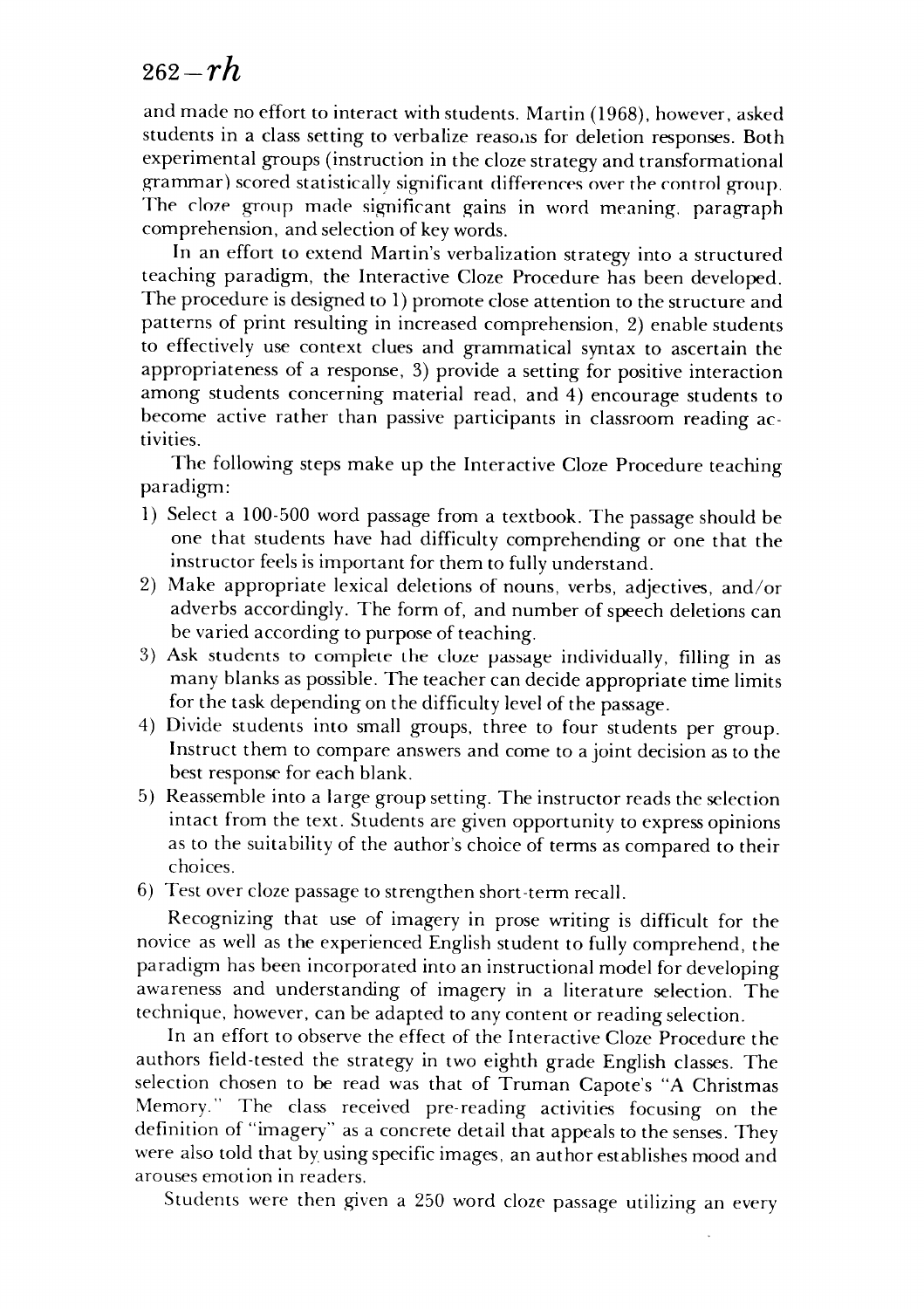fifth-adjective lexical deletion strategy. The Interactive Cloze Procedure fifth-adjective lexical deletion strategy. The Interactive Cloze Procedure teaching paradigm was then followed. teaching paradigm was then followed.

Behavorial observations reported lend credence to the paradigm in an Behavorial observations reported lend credence to the paradigm in an instructional setting. instructional setting.

While the students were in groups they justified their choice of words in While the students were in groups they justified their choice of words in a positive way, using grammatical elements to support their choice of a positive way, using grammatical elements to support their choice of response. Comments were noted such as: response. Comments were noted such as:

"You can't use that word." "You can't use that word."

"It isn't an adjective and it HAS to be an adjective." "It isn't an adjective and it HAS to be an adjective."

"You can't use the same word twice." "You can't use the same word twice."

"That's too simple." "That's too simple."

"The author meant it different than that." "The author meant it different than that."

Additionally, students used the Thesaurus and oral reading to stress Additionally, students used the Thesaurus and oral reading to stress their points. When interacting in the large group setting, students their points. When interacting in the large group setting, students challenged the appropriateness of usage, and on occasion, felt their choice challenged the appropriateness of usage, and on occasion, felt their choice constituted a more visual or sophisticated use of imagery than that of the constituted a more visual or sophisticated use imagery than that of the author. author.

Students were asked to rate how much they enjoyed reading the story on a three-point scale. Ninety percent (90%) of the cloze experimental group a three-point scale. Ninety percent (90%) of the cloze experimental group indicated they liked the story;  $6\%$  thought it was average and  $4\%$  did not like it. In contrast, from the group who had not used the cloze,  $73\%$  liked the story,  $15\%$  thought it average and  $12\%$  disliked it.

#### **Conclusion** *Conclusion*

On the simplest level, the Interactive Cloze Procedure appears to be an On the simplest level, the Interactive Cloze Procedure appears to be an easy discussion motivator. In addition, the authors feel that the strategy easy discussion motivator. In addition, the authors feel that the strategy possesses a more heuristic value in that it requires close attention to print, possesses a more heuristic value in that it requires close attention to print, promotes verbalization of the reading act, and in some instances, expands promotes verbalization of the reading act, and in some instances, expands word-recognition and knowledge of vocabulary. Most important, students word-recognition and knowledge of vocabulary. Most important, students seem to enjoy the technique more than traditional methods of teaching seem to enjoy the technique more than traditional methods of teaching reading in content areas. reading in content areas.

In interviews with poor readers, Penty (1959) found a significant In interviews with poor readers, Penty (1959) found a significant amount of negativism toward textbooks with feelings of hostility and defeat amount of negativism toward textbooks with feelings of hostility and defeat generalizing to the courses in which textbooks and teacher lecture were generalizing to the courses in which text books and teacher lecture were central features. New techniques like the Interactive Cloze Procedure must central features. New techniques like the Interactive Cloze Procedure must be used by teachers to overcome textbook hostility and improve student be used by teachers to overcome textbook hostility and improve student attitude. Empirical research should be conducted to substantiate this belief. attitude. Empirical research should be conducted to substantiate this belief.

It is also felt that the Interactive Cloze Procedure should not be limited It is also felt that the Interactive Cloze Procedure should not be limited in content usage. Because the teaching paradigm was originally devised to be used with college freshmen having difficulty comprehending material in a biology text, research is being conducted with college reading classes not a biology text, research is being conducted with college reading classes not only to substantiate an intuitive belief in the efficacy of the procedure, but to examine the effect of the Interactive Cloze on different levels of readers. to examine the effect of the Interactive Cloze on different levels of readers. Additional empirical research, however, should not be limited to the Additional empirical research, however, should not be limited to the cognitive domain. A study needs to be undertaken to determine if use of the cognitive domain. A study needs to be undertaken to determine if use of the Interactive Cloze Procedure significantly changes students' attitude toward Interactive Cloze Procedure significantly changes students' attitude toward